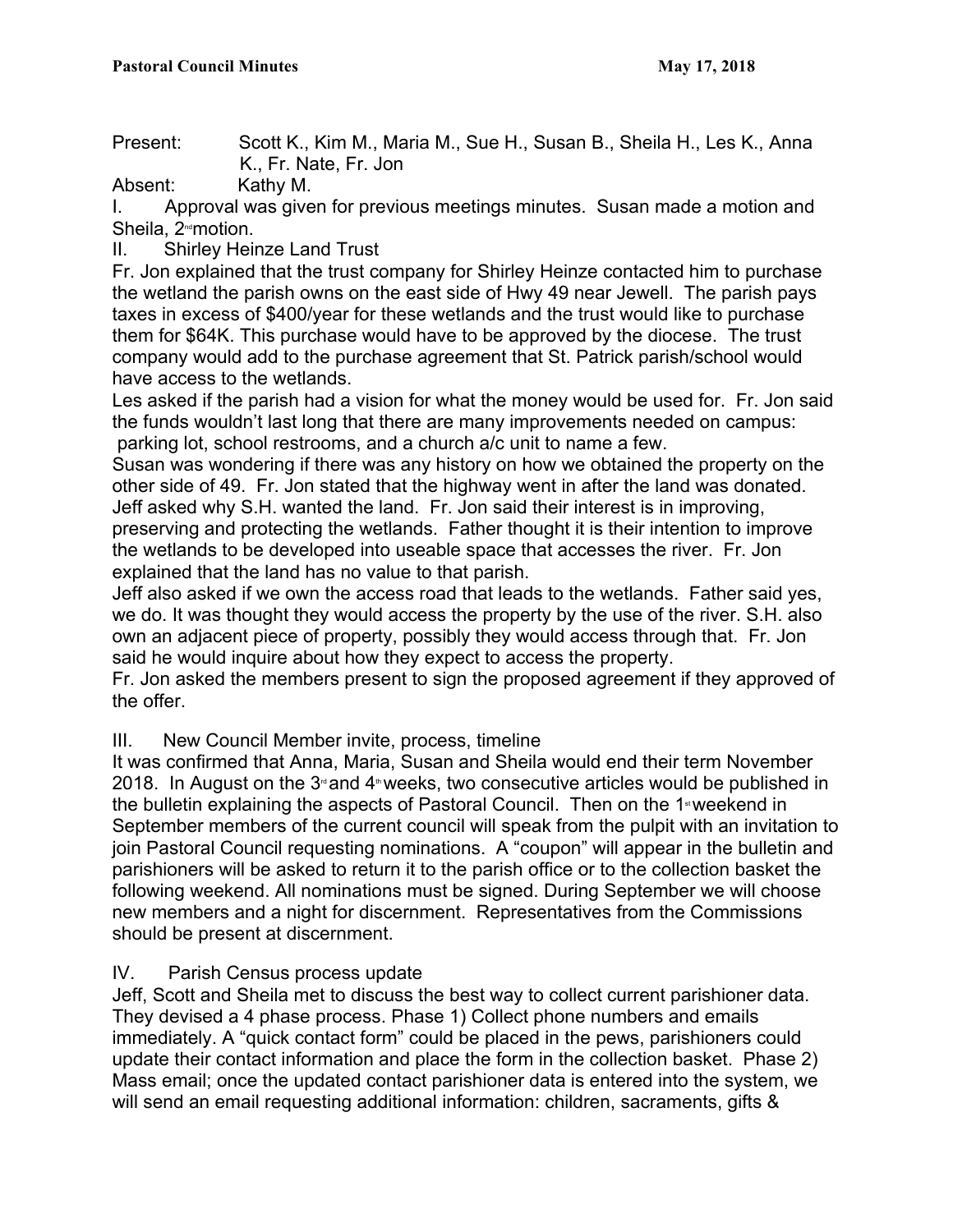talents, employment. Phase 3) Paper forms would then be handed directly to the families who either did not or were unable to update online. Phase 4) Phone calls will be made to those who we were unable to reach.

Susan asked if there is a way to know who has updated. Jeff said Dan is currently looking into what options we have. It is hoped our current system has the ability to indicate who has updated. We are currently trying to see what information we can get back from the computer system.

Fr. Jon stressed how important this update is to the parish office. Too often he has gone into the system to find a phone number only to find it is no longer in service.

Les asked if it would be a convenience to parishioners if we had a kiosk in the narthex for them to update their personal information. Jeff said that it is an option. He added that if we had a welcome booth in the narthex, we could place a kiosk there which would make it convenient for new parishioners to register as well as parishioner data could be updated regularly.

Susan commented that it would be nice if we could 'share contact' information between parishes within the diocese with ease. Jeff added that the diocese implemented a similar program, which has the ability to link all schools however, they are not linked.

Susan asked if people could email or text their updated information directly to a parish email address or phone number? Scott replied that we wanted to ensure obtaining the information and felt that placing a form in the pew would be the best avenue.

Fr. Jon stated that it would be best to put a 'coupon' in the bulletin asking for the updates. Jeff mentioned we may want to add a clause that they agree to opt in to receive emails from the parish.

Jeff will contact Dan about adding the 'coupon' to the bulletin.

- V. Commissions Ministries update
- a. Education

Faith formation is moving forward. The schedule of classes coincides with the Duneland calendar. Confirmation for the 8th grade class is a 1 year program. They will use the materials from Decision Point. Confirmation will likely be in the spring April or May. The program is working on drop off/pick up and security procedures.

Fr. Nate is preparing a program for persons, who are eligible but, have not yet received Confirmation. Fr. Nate passed out a description of the courses and explained that it will have 2 tracks. The program is for parishioners who have received the sacraments of Reconciliation and Holy Eucharist, but not Confirmation. The classes will be separated by High School students in one class and HS graduates to those 35 years of age. This is a temporary program to fill the needs of this parish. The HS class will use the same Decision Point program as the 8th grade students. The Young Adult class will use the online program on the Formed website. Any college aged student who is away from